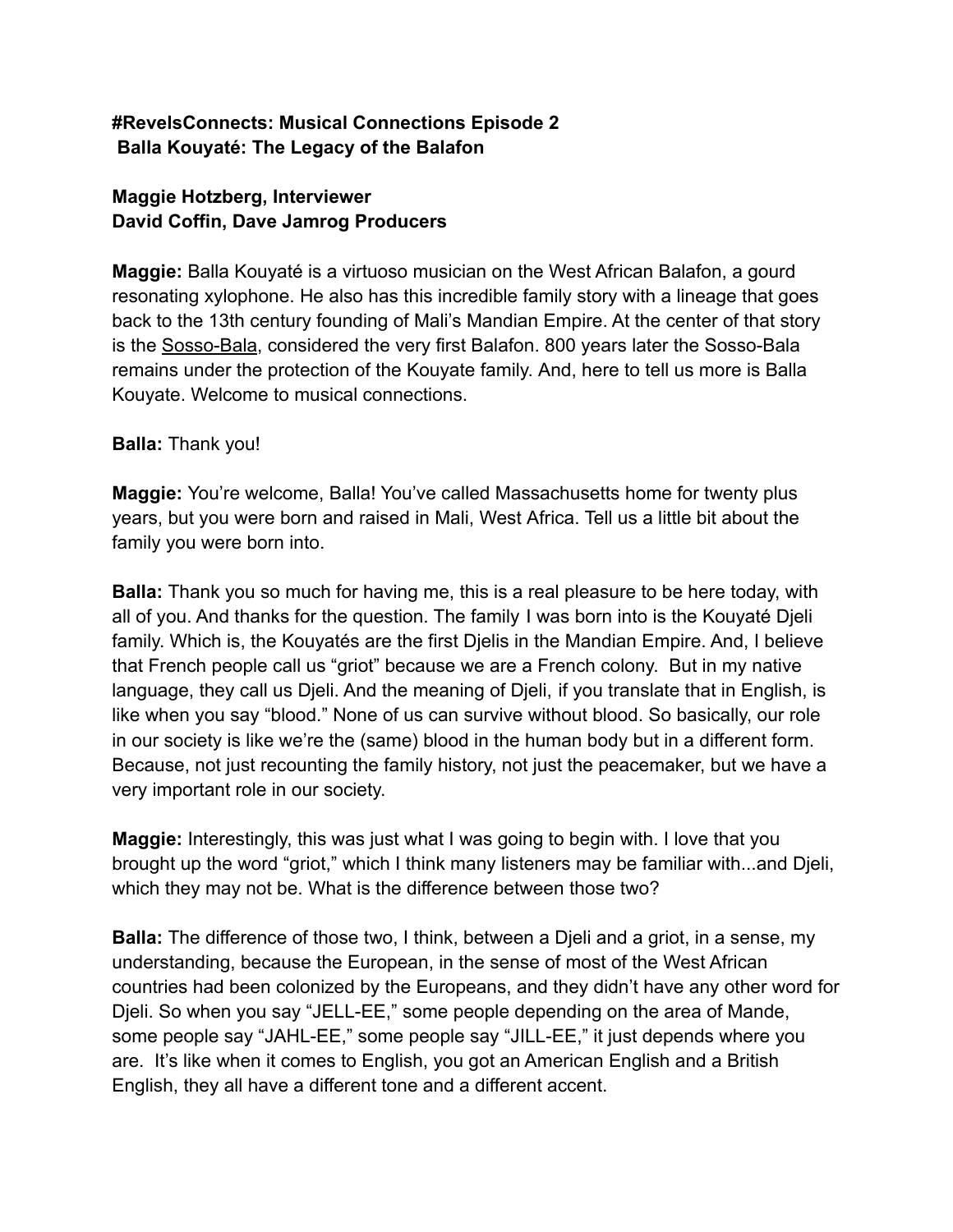**Maggie:** My understanding is that to be a Djeli, you must be born into that tradition, it's hereditary. But people can use the word griot, and that's not the case. Is that true?

**Balla:** The Djeli is definitely not something you can just become overnight, you have to be born into the family. So, I will say it this way, just to make people understand more...I would say maybe the sense of where we came from, "griot" is more related to the artist, than Djeli. You see what I mean?

### **Maggie:** Yes!

**Balla:** Yeah so, when you say griot, it can be anybody, because right now, anybody can call themselves you know, "I'm a griot". But not everybody is a griot.

**Maggie:** You mean not everybody is a Djeli.

**Balla:** Yeah! Sorry! Not everybody is a Djeli.

**Maggie:** Very important distinction! And part of the Djeli's hereditary responsibility, as far as I understand it, is the retelling of the Sundiata Epic, in which the Sosso-Bala plays an essential role. Why is it important to keep this cycle of narratives alive?

**Balla:** Okay, That's a really great question, definitely. The important thing is to keep the history alive, it seems today, our generation, we, the young generation seems to have forgotten their history. Because, you're not gonna know where you're heading if you don't know where you came from. So part of that, to keep that history alive, if we don't maintain that tradition, people might forget who they are! A lot of times today, like in my culture, there's a lot of different things, certain families are not allowed to do. They won't allow you to do some of those things. So if there isn't a griot not reminding you, doesn't matter if it's a man or a woman, it's easy to go down the wrong path, without forgetting who you are. You see what I mean? Like a quick example, the family name is very important to us, ok? An example here, when a man and a woman get married, some women, not all of them will take the man's family name, right? So, where I come from, you get married, everything's legal, you guys do everything together, but the woman will keep her family history, and family name. She won't change her name to the husband's family name. Because if she doesn't want to lose her family history, through the man's family history. Because each family name in our society, the Mande society, has the history behind. Not just Sundiata. The whole reason Sundiata became so famous, or until now the Djeli have been talking about Sundiata, because he has done what nobody has ever done, which is bringing unity. Bringing the people together. Ok? I mean people can get a name in a lot of different things. Either doing good things or doing bad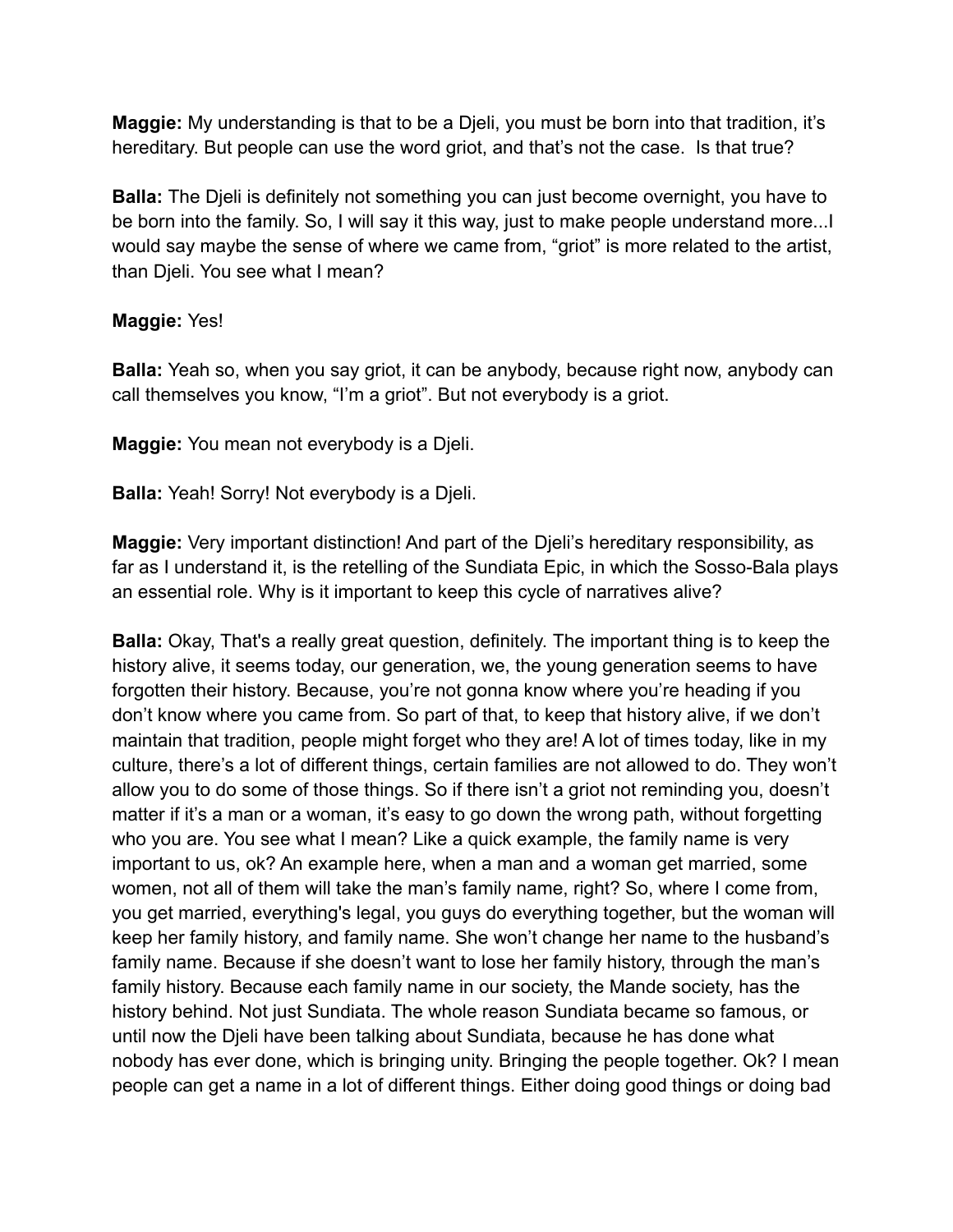things. But most of the time, people who do bad things, they get famous quicker. But it's not gonna last. People who're doing the good things, that might take time to succeed, to become famous. But as soon as they become successful, it's gonna be forever. Because the good things last forever. So the reason why we maintain this tradition until today, is for that purpose.

**Maggie:** But back to the Sundiata epic, I think people would be interested, I want you to tell us about how, what's considered the very first balafon, plays into that story and exactly what it is, you know, before Sundiata, there was this king, right? Tell that story about that transition to a more unified Africa.

**Balla:** Before Sundiata, it was Soumaoro, Soumaoro Kante. Soumaoro Kante, he was the king of the Mande Empire. So actually, to keep the long story short, and to the new story, it's like the life we're living today. Everybody's wearing a mask. Alright? So back in Soumaoro Kante's time, he was the king who was able to put a mask on everybody's mouth, the men and the women. And when I say mask, not the same mask of today, but back then they say bara, like the gourds underneath my balafon. So, nobody in the Mande Empire was allowed to speak without covering your mouth with a gourde. So Soumaoro was so powerful, the balafon was his tool to entertain himself. So he had the balafon, in his kingdom in his cave. So he goes hunting and when he comes back hunting, he will play the balafon for himself. So, back then nobody was allowed to touch that balafon. Even a simple mosquito, he touches that balafon, he will find you to kill you. That 'show crazy he was, that's how powerful he was. And then one day, my ancestor, which is Balla Fasseke right now. But back then he was Balla Fasseke, Inyum Gomandoga. That was his real name at the time. So, to keep the long story short, Sundiata, when he was a young boy, he sent my ancestor to go tell Soumaoro, "we've had enough of this bad behavior in our community." So he's gonna rise. So when my ancestor, Inyum Gomandoga went to the Soumaoro compound, he wasn't there at the time. Soumarouo was hunting. So he had a bird called "eagle," the eagle would go down, grab the baby chicken. So that was the bird that was guarding the balafon. So any human being comes by, he won't allow you to touch that balafon. So when my ancestor came, Inyum Gomandoga came, and tried to enter and the bird let him know that the king is not around, he's out hunting. And he's not gonna allow him to touch the balafon or anything. So my ancestor was able to convince the bird. He comes down to play the balafon. When he started playing the balafon, Soumaoro heard it wherever he was, he comes back as a volcano, you know what I mean? Said, this is a genie or a human being? And my ancestor started talking to him and flattering him the idea about, in Africa we have a lot of proverbs when we speak, so we say, "no matter how sharp the knife is, the knife won't be able to cut itself." The meaning behind that is, it doesn't matter how bad you are or how good you are, it's always good for someone to tell you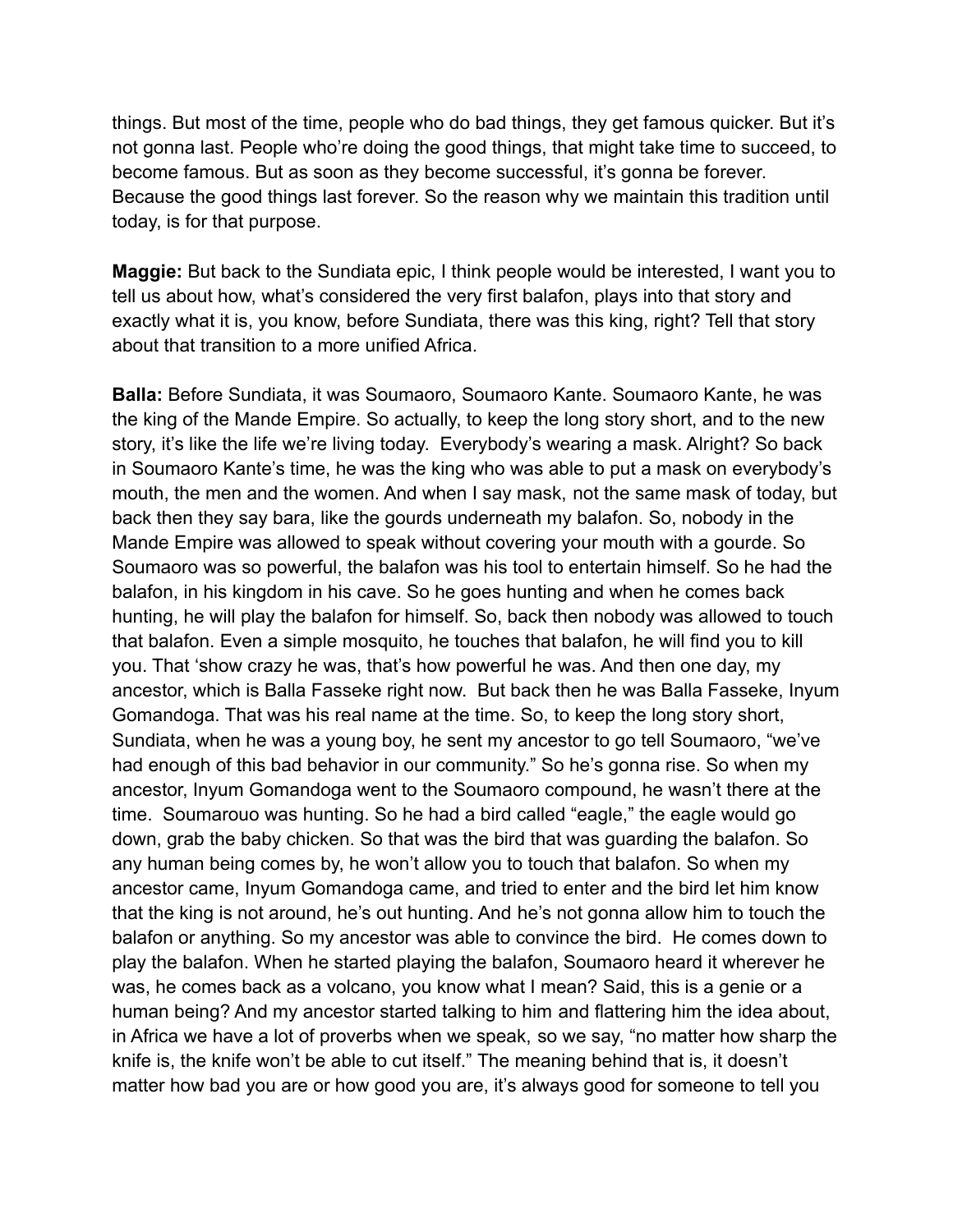who you are than for yourself to flooding yourself (With your own praise or your own criticism). You see what I mean? So he was so impressed, he said "wow!" So actually, it is good to hear somebody talking about you then you talking about yourself. And he asks my ancestor his name and he says "My name is Inyum Gomandoga" and he says, "Ok, you playing this instrument better than I do even though I'm the one who the intrument belongs to. So from today, I'm gonna give you that balafon but I'm gonna give it a new name: Balla Fasseke. In Mandinka (language), Balla - for the balafon, Fa - play, Sekke - now. That's how he got Balla Fasseke. Because of the Europeans they always like to add things, like unnecessary things to stuff. And I'm sorry that's just the way it is, so I'm just gonna say it the way it is. It's like when you say, today, everybody say "balafon, balafon." But it's not balafon, that "fon" thing came from the Europeans. Because when they figure, you know, saxophone, vibraphone, everything's phone. So they just wanted to add the "fon" thing to the balafon. So just keeping the long story short, that's how my family ancestor was able to get the balafon in the first place. So from that day to now, when they started counting, it was back in the 12th century. But the balafon was there even before that, but they started counting from that day to now. That's why since then, back then to now, the balafon is still in my family. And it's just been passed from generation to generation until today.

**Maggie:** That's an incredible story, and Sundiata, was he able to conquer this tyrannical king?

**Balla:** The whole reason Sundiata is not just uniting people, but he was able to defeat Soumaoro Kante because he was a bad king. But for him to be able to do that, Soumaoro Kante's nephew, was named Fakoli, was able to join Sundiata to defeat his own uncle. So the reason that happened. Because we have this expression, not just as an African but everywhere in the world, "Any big man, has a big woman behind (him)" Women don't have to be big and tall, but any big man that you can see succeed, (there) is a woman behind him supporting. Any guy, it doesn't matter how big or how small, or who you are, if you don't respect women, the woman always is gonna come back and beat you down, doesn't matter how big you are. So what happened was, Soumaoro had ninety-nine wives, and his nephew Fakoli had only one wife, but his one wife was really powerful, and they told Soumaoro you have do 100 plates (of food) for a sacrifice for his kingdom. If you don't want to go down badly, (you won't) if you do that sacrifice as soon as possible. So Soumaoro tells his ninety-nine wives, make that plate of food, a hundred plates, and he tells his nephew to do (the same) too. But before Soumaoro's ninety-nine wives come, each one having one plate, his nephew's wife already provided 100 plates of food, before (Soumaoro's) wives provide their 99. So you know, power is a good thing sometimes and power is a bad thing sometimes because you (think) you're so powerful, you'd think you could do anything. And then that ego will destroy you, at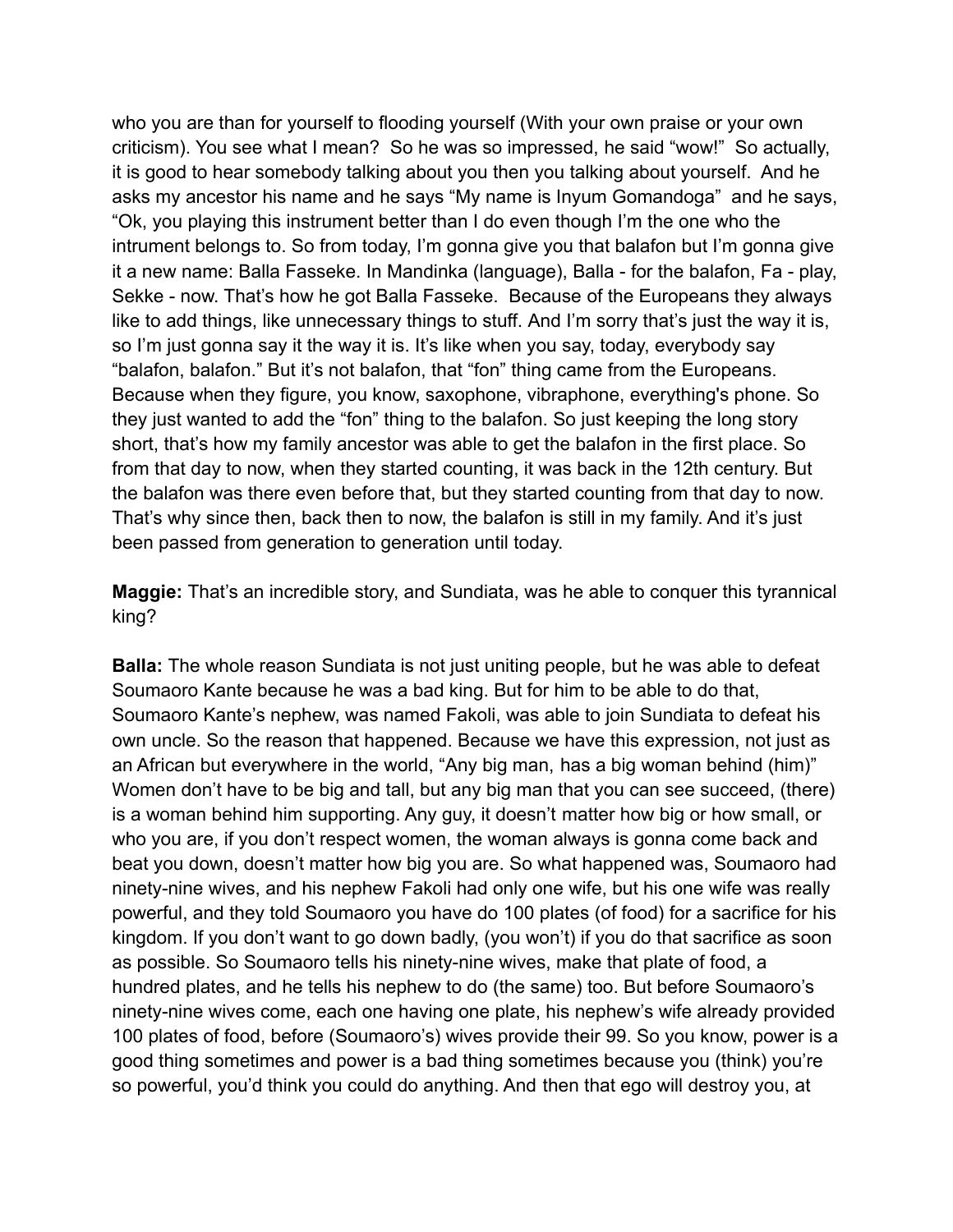the end of the day. So then he said, "Wow, nephew this is so impressive, I'm so impressed by your wife. So, how about we do the exchange? So you take my ninety-nine wives, I take your one wife."

#### **Maggie:** Hahaha

**Balla:** And the nephew said, "No uncle" We also have this proverb that say, if I come to you, hey Maggie I've got to go and you have to go, can we have the exchange? So my goal is not bad so, I want to change my goal to your goal. So the nephew said, "no." And he said, "Ok if you don't accept my offer, you're gonna lose cause I'm gonna take your one wife, add it to my ninety-nine so I will have one hundred wives". So that's how the fight started, that's when Fakoli said, "We've had enough of this now. So I'm going to join Sundiata to defeat you." You see? That's why those three family names are very important in Mande. Kante, Fakoli, and Balla Fasseke, and Sundiata. The Fight- Balla Fasseke was a part of all that. That's why our role has become so important in our society.

**Maggie:** I mean most of us here in the west don't tell stories eight hundred years old in our daily lives when we go out performing, so that's quite significant. So let's shift a little bit to the actual instrument, the balafon. Just describe the materials it's made from including the gourdes underneath.

**Balla:** Well, the balafon (Bars) are made out of rosewood, (the frame) is bamboo trees, and (the resonators) gourde. So, in the construction of the balafon, nylon string you see on the top today, (that holds it all together) my dad told me they started changing (to nylon materials) in the 1950s. Because they started in the worst country, we haven't experienced bad snow or the weather change because it's always raining or wet or snowing here. So when that touches the balafon, because it was an animal skin like the antelope skin, so the keys (bars of the balaphone) gets moving around. So they started putting in the nylon string.(to stand up to the weather) But some's structure, even today, are made of goat skin, even the one I have here, twenty years later but I still have the goat skin to tighten (hold together). Because what happens is when you wet the skin and tie it to something and it dries, it's gonna stay for a long time and it won't move.

**Maggie:** You're talking about the strings that tie and secure all of the slats, the rosewood slats on the top, like a keyboard.

**Balla:** That's the antelope skin, that skin.

**Maggie:** Okay.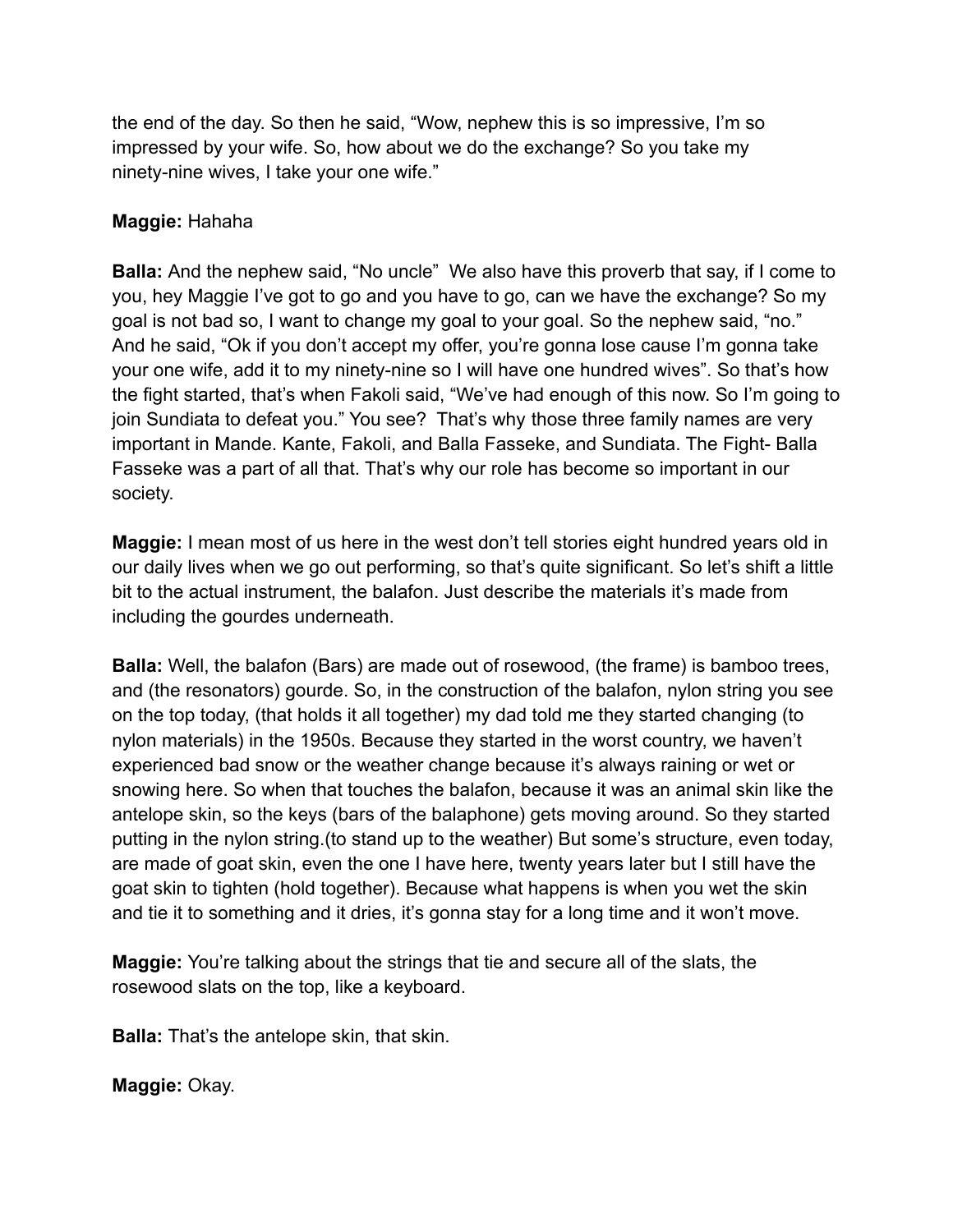**Balla:** But the structure of where those keys lay in the frame down, those frames tight (are secured) with the goat skin. So, and the gourde, each gourde has two holes, and those holes used to be covered by a spider web, so that's why you'd hear the buzzy sound. But now, I've been living in the U.S. for the last twenty years plus, and I don't know where to find the spiderwebs, so I've been using, being a modern Djeli, getting plastic from Whole Foods or Walmart. So that's what I've been using for the moment. The mallet is made out of the rubber tree, because the rubber is a natural plastic, so we've been using that since day one. And so now, that hasn't changed yet.

**Maggie:** Okay, but I want to go back to the spiderweb plastic things, because again, people need to visualize this...so you have this round gorde with a hole on the bottom and where the air is coming out, you have this membrane over it, and in this case it's very thin plastic and it's vibrating and giving you a buzzy sound.

## **Balla:** Right.

**Maggie:** And I think in your performance you mentioned this interesting thing, like when you go into the recording studio, often the engineer will say, "I'm hearing this buzzy sound, like what is this?" Like as something to get rid of.

**Balla:** Definitely.

**Maggie:** However, it's a definite desired effect.

### **Balla:** Yep.

**Maggie:** And I was wondering, the desired effect and the buzzy sound, are there other instruments that also have that, like percussion instruments, or the rattly buzzy sound, is that part of the overall aesthetic? Where's that come from?

**Balla:** Well, part of that came from the old fashion sound, we didn't have technology that provided a sound system. So, with those gourdes (taken) out of the balafon, (the bars by themselves) sounds like...flat. It's not loud enough. You see? So those gourdes provide not just that buzzy sound, it also makes the balafon sound louder. So that's why we use it for that purpose.

**Maggie:** I understand that it amplifies the sound, but I've also seen, like metal caps? Bottle caps? Other things, I just meant, is western music I can't think of anything that seeks out that buzziness. Except maybe the fuzz on the electric guitar, I don't know. I just wondered about that, is that an African sort of…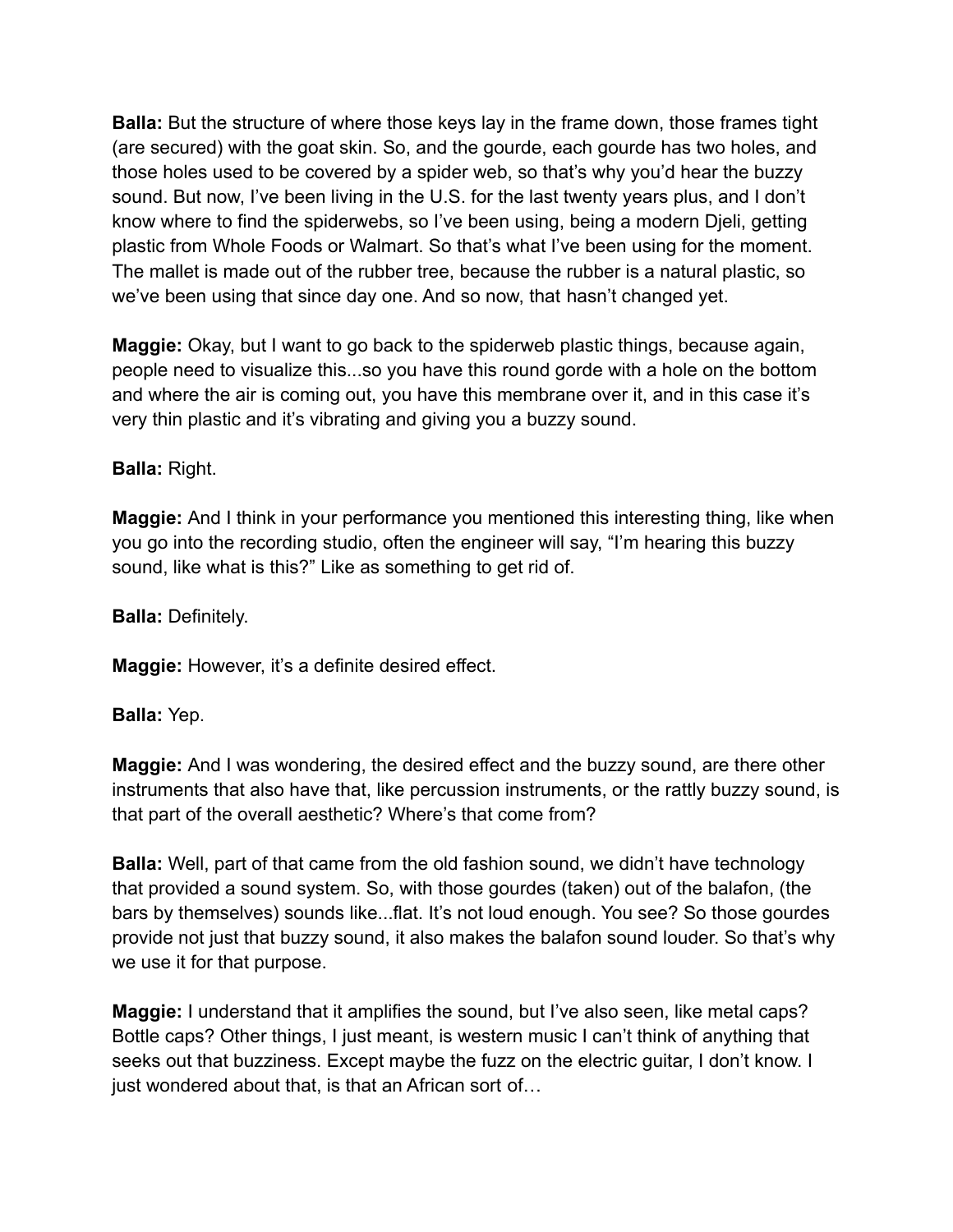**Balla:** To be honest, I think we love the buzziness, because as you can see, even in the djembe, sometimes they have a shakere, or like little metal things they put on it at an angle. So when they play it, you hear those things, you know, moving around and making the buzzy sound. But anywhere in the world, very often you hear like, "that's an exotic sound, what is that?" I say, "No, that's part of the sound, it has to sound like that."

**Maggie:** Ok, thank you. That clears it up. Also, tuning. Tuning an instrument is a necessity for many musicians, not all. But it's not often that it requires a sharp metal tool that looks almost like a weapon. So can you tell us, tell the listeners how it is that you actually tune the keys of the balafon?

**Balla:** The balafon, the way we tune it... On the edge of the key we're tuning, if we shave that, it gets sharp. And if you cut in the middle, It gets flat. That's how you tune it. But to be able to tune it, you have to take all the balafon apart. You know, you have to take it one by one and tune it. And so the tools we use to tune, I think they call a hux (carving knife). So for a little while, before people get used to it, I used to get in trouble in the airport a LOT. You know, cause when I travel, the balafon's tuning changes by the weather because it's wood, because when it gets hot, the wood gets so warm it gets out of tune. So anywhere I travel I used to have that in my case, so I get the airport security, a lot of time they're like, "Ok, can you wait over here, what do you have this for?" And I say, trust me, sir. I'm not a criminal, I'm not going to kill anybody. This is just for my instrument." You know, it's crazy, especially one place they really gave me a hard time about this is in Israel. I say, "Well, believe me, I'm just a simple artist. One thing I can tell you guys is I know. I totally feel you guys, I understand what you're going through all these years. But one thing I can guarantee you, and the whole world, you're not going to find any entertainer, any artist on the planet who's gonna go kill himself or who's gonna go put a bomb on himself, because we here, we're there to make everybody happy. That's how we're making our living, by making people happy." So, you know I'm fine with this, I go back with this to the U.S.

**Maggie:** Another aspect of tuning, traditionally, the bala is tuned to a seven-note scale.

**Balla:** Yes.

**Maggie:** But, I want to talk about the innovations you've made to that scale, and what that allows you to do musically.

**Balla:** Well, in traditional balafon, we don't tune the balafon on the western scale. The balafon in the village today, they're still in that traditional tuning. So you can't even put it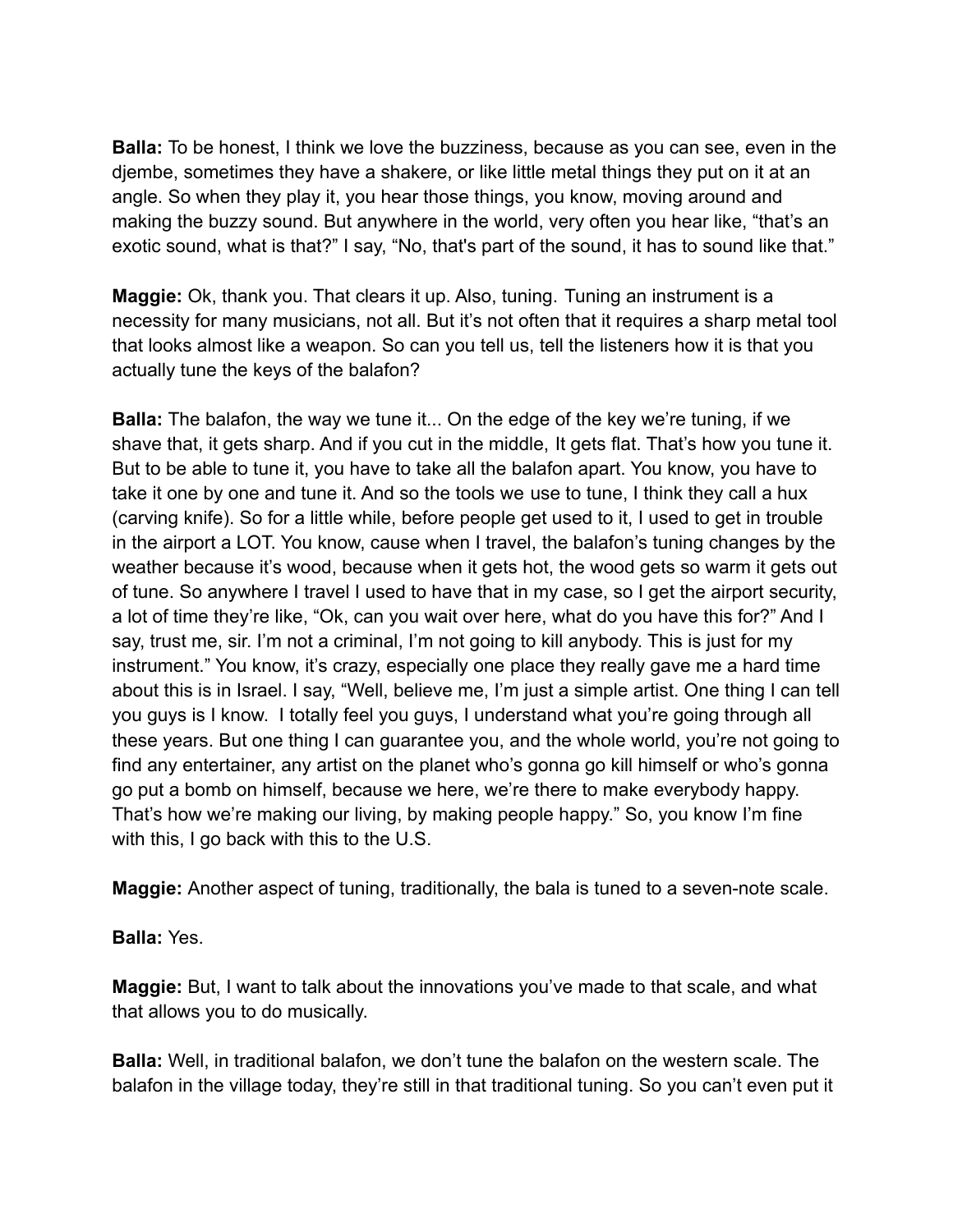in a box, and say ok, is it a G major? Or F minor? Or D? No. It is between. It's not G, it's not Gb, it's not G#. So it's just, between all those notes. But, of course growing up in Bamako, which is the capital of Mali, there was a lot of western instrument influence. For example, the guitar. And a lot of guitar players. And for me to be able to play with a guitar player, I say, ok, maybe I need to tune my balafon to the piano. And then I tune the first balafon to the white keys of the piano. So then, I started playing with the guitar player and a lot of different singers and they were happy with me. But to get to the point, I mean, that's not the tradition anymore. When you "make it," I mean it can happen even in the U.S, they see you have the talent in this and that, and you have brothers and cousins and so, jealousy started, like, here and there. What I mean about that, is on the one balafon you only have the seven keys. Do - re - mi - fa - so - la - ti - do. So when you're playing in C major, and in D minor, so you only have D minor on the one balafon, you don't have D major, you see? So because growing up, I was really quick to learn and quick at improvising and so some of the guitar players wanted to challenge me more (so I would stop playing). So we're always playing in C major and one day they don't want to see me challenged and say, "He's not gonna so much here" So instead of playing in C major, they put a capo and then in D major. (thinking I would stop) So they started playing in D major and I don't have anywhere to to, just two keys. So I'm just struggling. And I was like, ok. I better find a solution about this. (To keep up with them) And it was an older guy in Mali, named Kélétigui Diabaté. He was a balafon player who played with a lot of Malian artists like Salif Keïta, Habib Koité. And he was like, you know, a father figure to me. So he's the one who started doing these two balafon things, but the way he did it was different. I got the idea from him, I mean life is all about you seeing something and then trying to take it to the next level. So then, I say, "Ok, if he does it, maybe it's possible that I have a second balafon and then tune it to all the black keys of a piano." So then, when I built that and I was like, ok, but in the piano or marimba, they have the space between either the three and two, three and two, (Between all of the) black notes. But if you do that on a balafon, it's not going to look nice. You know, you have the gourde here and a gourde there, in the middle is empty, and this... I said, "No I'm not gonna do that." So then, I said, "Ok, I have all the flats and the sharps. So what about having something in between? Since the traditional balafon is not tuned in the western scale. They don't have flats, they didn't have sharps. They had it in the middle somewhere. So maybe I can find the same things to put in somewhere, it's not flat and it's not sharp. So it would be in between. You see? So that's why I was able, instead of having twelve notes, because in western music, and all the music, it doesn't matter what kind of music you play, they're all based off those twelve notes. Between the flat and the sharp. So then I was able to come out with something, we call quarter-tone. Which we don't use that in Africa. We don't use quarter tones in African music. You only see those quarter tones in Arabic music, most of the time. Or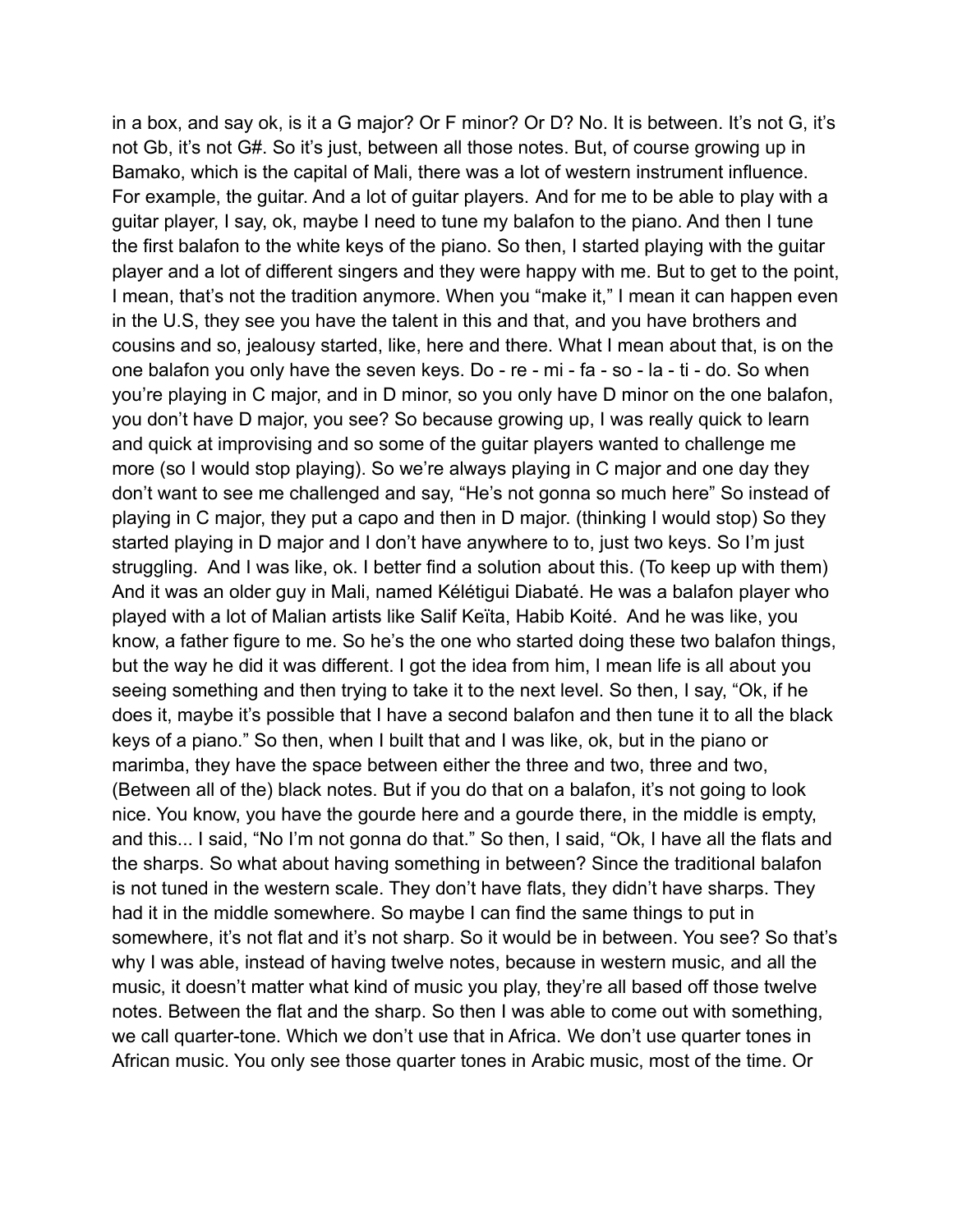sometimes in can even be in Chinese music, you know? So then I think that's the reason I was able to do a lot of different types of music I'm doing here today in the U.S.

**Maggie:** Right, and Indian music, and in a way you are broadening the musicians you can play with, the repertoire you can play.

**Balla:** That's right.

**Maggie:** Okay.

**Balla:** Because I do not want to have that limitation when it comes to music. I just want to be able to play with anybody I can play with.

**Maggie:** Yeah. I want you to talk a little bit about the context in which you perform. You've clearly been very successful in sharing your music with the wider general public through live performances at concerts and festivals throughout the world. Tell us about the typical kinds of places you play when there is not a worldwide pandemic taking place. What kind of places do you play?

**Balla:** Oh wow. Since it is a pandemic started . . .

**Maggie:** I want you to tell us before the pandemic. What would be . . .

**Balla:** Before the pandemic. Okay. Oh yeah I was all over the place because last year. I had a great honor because you, too, Maggie, thank you so much, I was honored having a National Endowment for the Arts, I was a recipient of a National Endowment for the Arts

**Maggie:** For a National Heritage Fellowship, you mean.

**Balla:** National Heritage Fellowship, yes. And that opened a lot of doors. I mean, I was performing a lot before, but then after that just put me in a different category performing here and worldwide. So, I was doing Wintergrass Festival, Seattle, Washington. And, then was also touring in Florida. And I was in Africa presenting my work to the President, at the time, of Mali and the Minister of Culture, things was going pretty well before this whole pandemic happened. I had a whole lot of Summer festivals lined up here in the U.S. which is going to happen next year, you know God willing. So, that's some of the . . . I've been doing a lot of school shows before, and with Crocodile River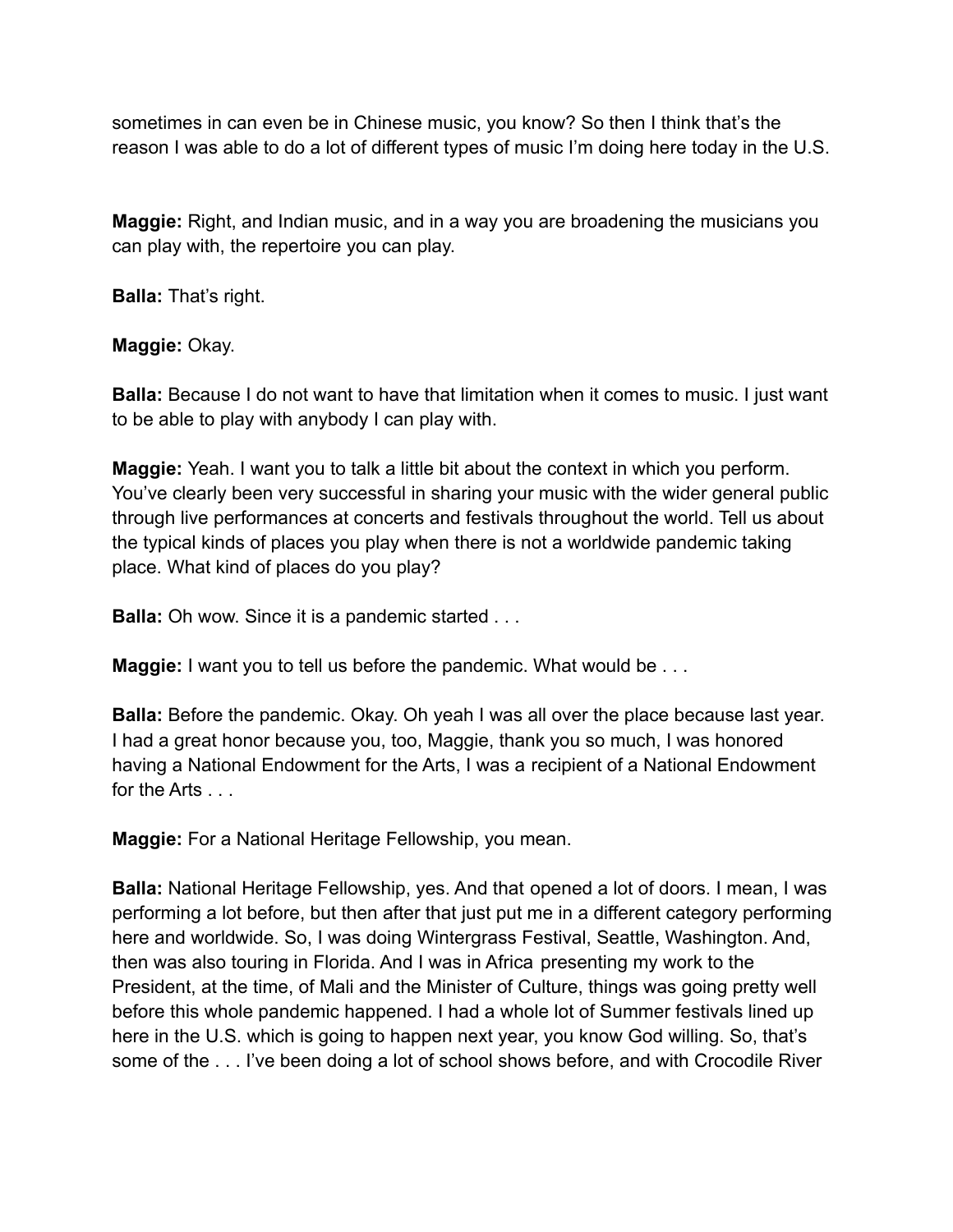Music (Worcester, MA) and almost more than 200,000 kids have seen in a school year all over the country.

**Maggie:** Right, residencies. Yeah, that's fabulous, but in addition to performing for the general public and for students, you're deeply committed to carrying on your family's traditional role as the djelis playing for your own community which I think many listeners may not be aware of this. I would love you to describe some of the domestic ceremonies you perform for within the West Afriucan immigrant communities in the region.

**Balla:** Yeah, I am still, even in the pandemic, we have a different way to do it now, you know, because we have this expression in Africa, if you go to any place and you saw everybody walking on one leg, even if you have two, try to pretend you have one leg, too. What I mean about that, and when this is happening, on Zoom and on Facebook Live, and that. So even that we have been doing (it virtually we have still been maintaining) the same tradition, providing that (tradition) to our own community (in a different way). Because now any ceremony that happens- I think you attended one of those in the Boston area? - one that I perform for one of my good friends... We were playing for eight hours.

**Maggie:** Describe what was the ceremony? What were they celebrating?

**Balla:** They were celebrating their wedding. They celebrated the baby shower. They were celebrating a lot of different concepts. Even in a, somebody, they call it here, a fiancee, engagement (party). They invite a griot to come and perform for them. When we can perform, it would be one side of the male's family, the Djelis would be performing. Another one would be the woman's family performing. Just to remind them where they came from, who they come from, that sort of thing. (display of the different family traditions)

**Maggie:** And also, as you say, the performance goes on for eight hours or more. Not your typical 2-hour concert in a concert hall.

**Balla:** Not at all. I mean, it's nothing like that. It's not like what we are doing right now in an hour we are done. But there, sometimes it can start at 8:00 in the morning and go to 8:00 PM. Or it can start at 9:00 PM to 4:00 in the morning.

**Maggie:** And there's lots of good food, too, right?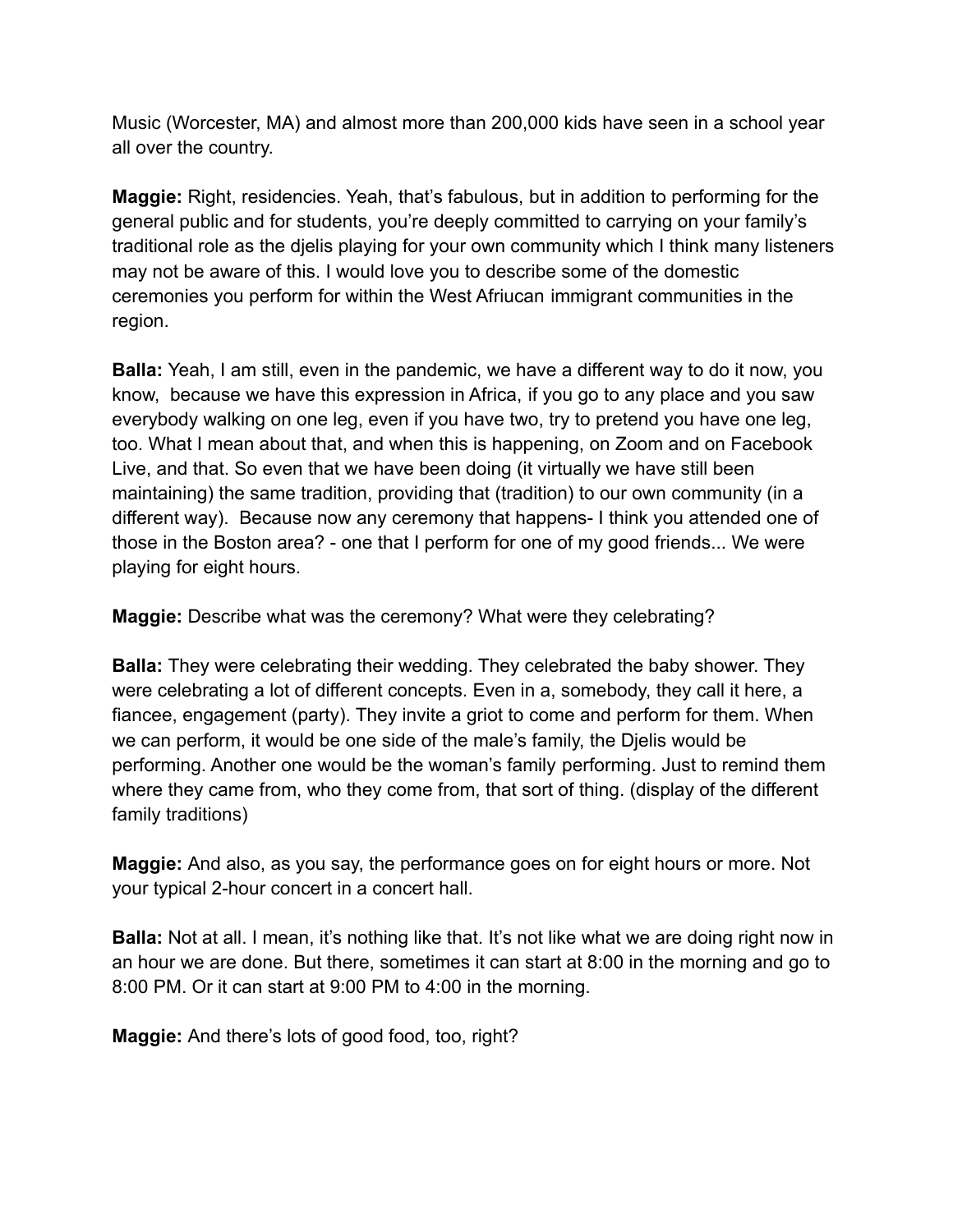**Balla:** Lots of good food. And then they will come and throw the money on us and yeah…

**Maggie:** I'm coming to the end here, but I guess I want to talk a bit about the future of the bala both here and in Mali. So growing up in Mali, learning the bala, was a given and I'm wondering if it is still today. Do most children growing up, you grew up in Bamako, do most children learn to play a little bit, like here, we learn to play the recorder? Or not?

**Balla:** In a family, in my family - even today, okay?- everybody plays balafon. Everybody. It doesn't matter if… you know, I have an uncle, Judge in the Supreme Court but they have a balafon. And when it's that rule come (after the ruling) they are going to take the balafon and come and play, that doesn't have anything to do with being a judge. And, even an example here. I have been living here the last 20 years and I have a kid here. And my kid is born in this country. They have that heritage, too. It's not like because they are born in the U.S, now all of a sudden now they are not Kouyaté anymore or cannot practice that tradition. No. They can still be the next president of the United States or next Secretary of State or Prime Minister or whatever. They have to practice that tradition. That's why you guys see me anywhere I go. They are not in school. I made that clear to my kids. As soon as my son was wearing a diaper, (motions with hands) I had this big, this much, balafon for him. So because they are the next generation. If I do not sort out to them it's like I just destroyed my own history. Okay, so who knows twenty years from now, forty years from now, they become their own adult and then they have children. So that's how the tradition is passed on. Okay, so they are going to play the balafon that's why I take them back to Africa so they can go see the first balafon, me, their grandparents see how the whole this culture be passing down.

**Maggie:** Particularly in your family, because your father I believe is 99 now?

**Balla:** He is over 100. Usually, you do not get to see that in Africa.

**Maggie:** Oh gosh. But he is the guardian of the Sosso-Bala, right? So given that, I know it gets passed down to the next oldest, and it's a big family, but it seems like given your family lineage, is there not quite a lot of pressure on your children to carry this forward.

**Balla:** Oh, well, yeah. You mean the bala from passing down to them? Is that what you mean?